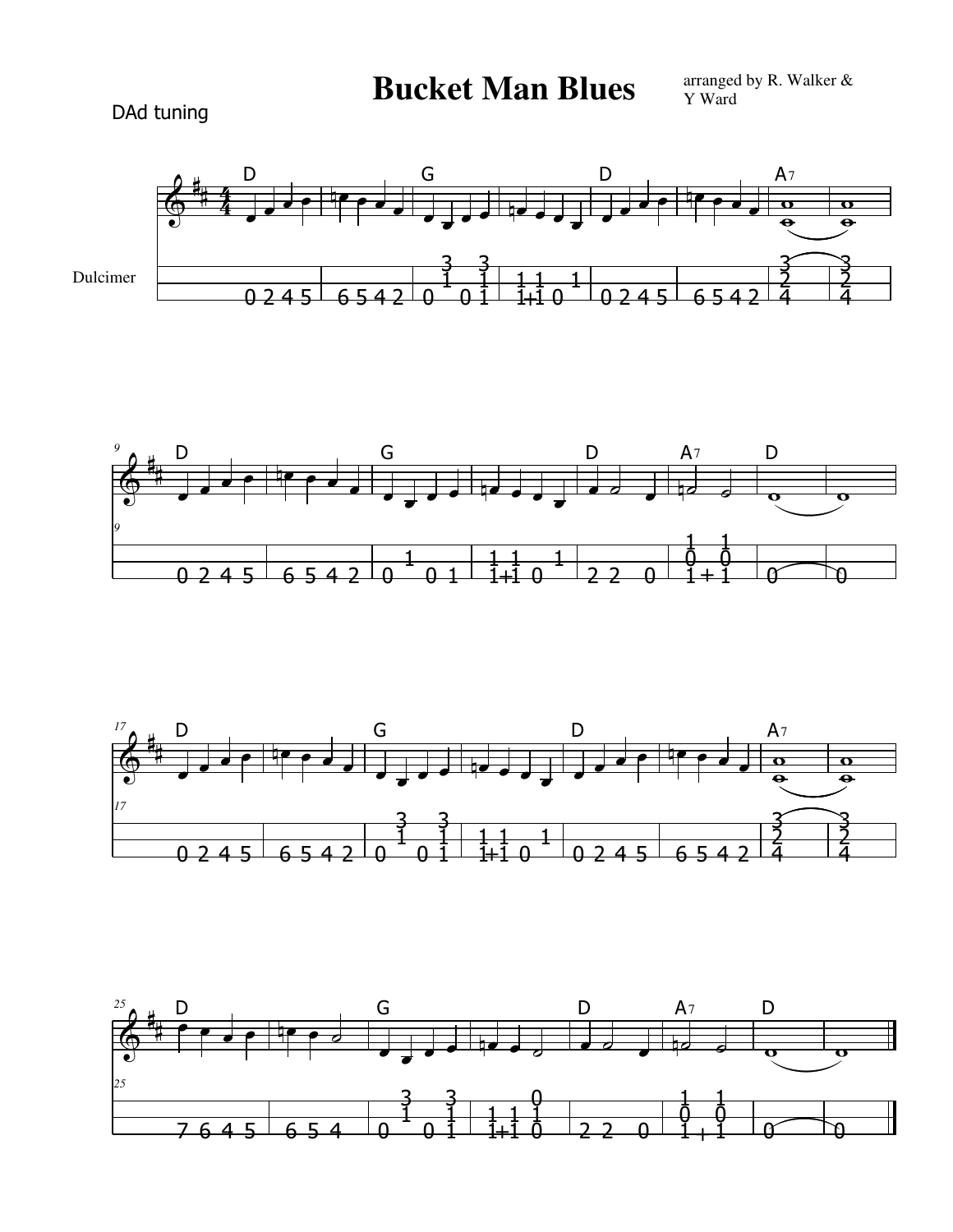

Bill Robinson









Copyright © 1996 Bill Robinson All rights reserved. Used by permission. Silver Strings Dulcimer Society Revised December 30, 2010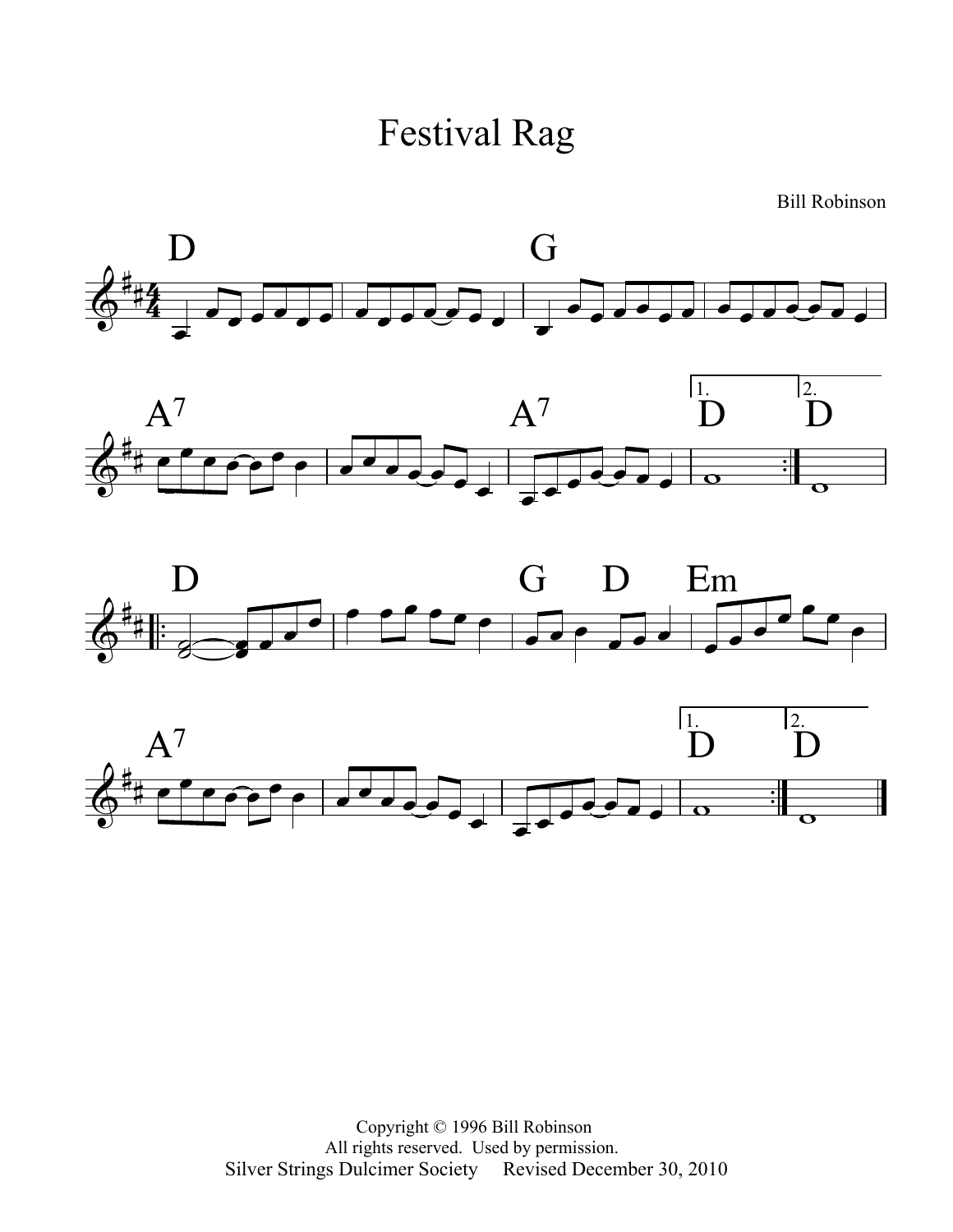Hey Polka











www.KaiserFamilyBand.com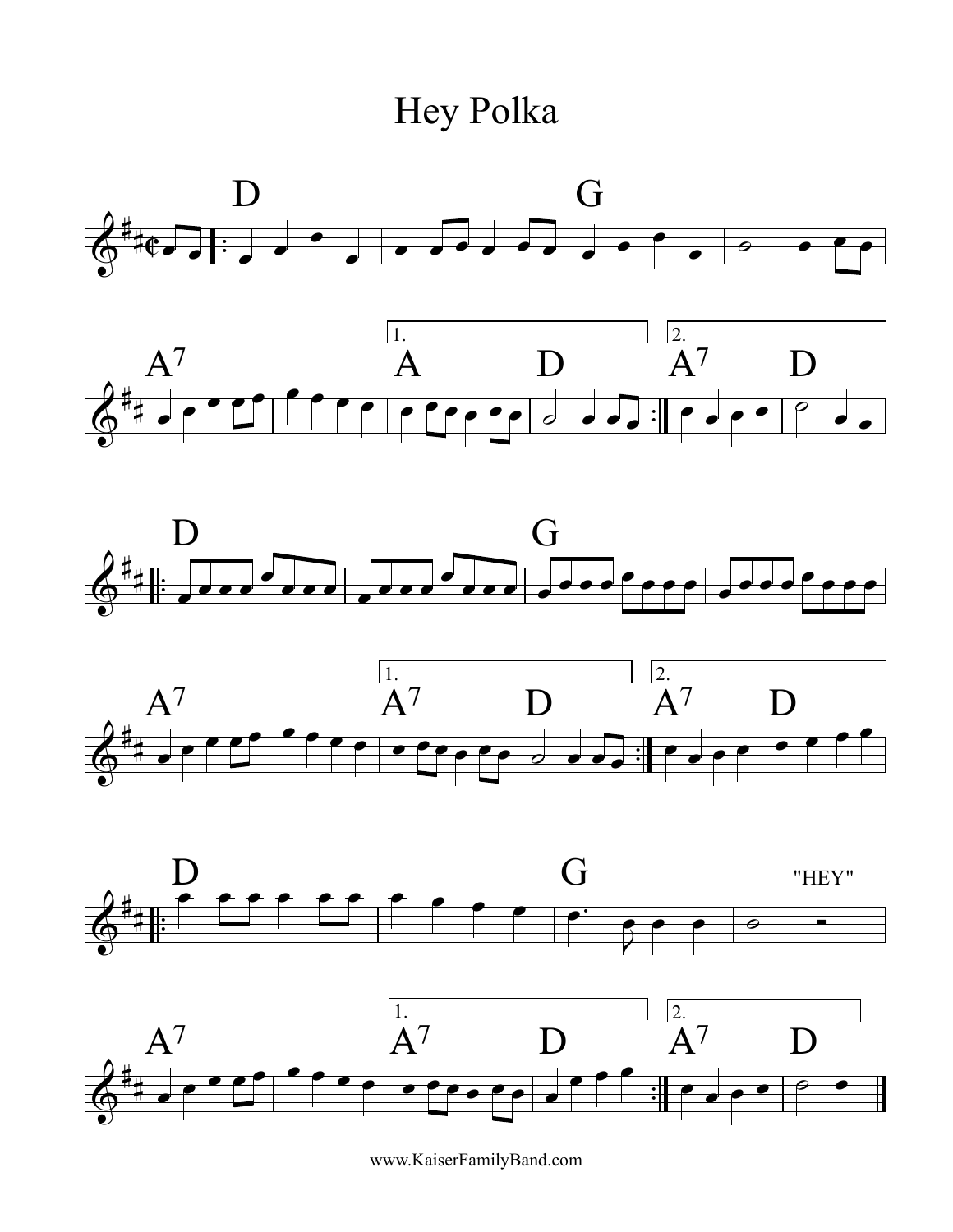## Southwind

Domhnall Meirgeach McCon Mara











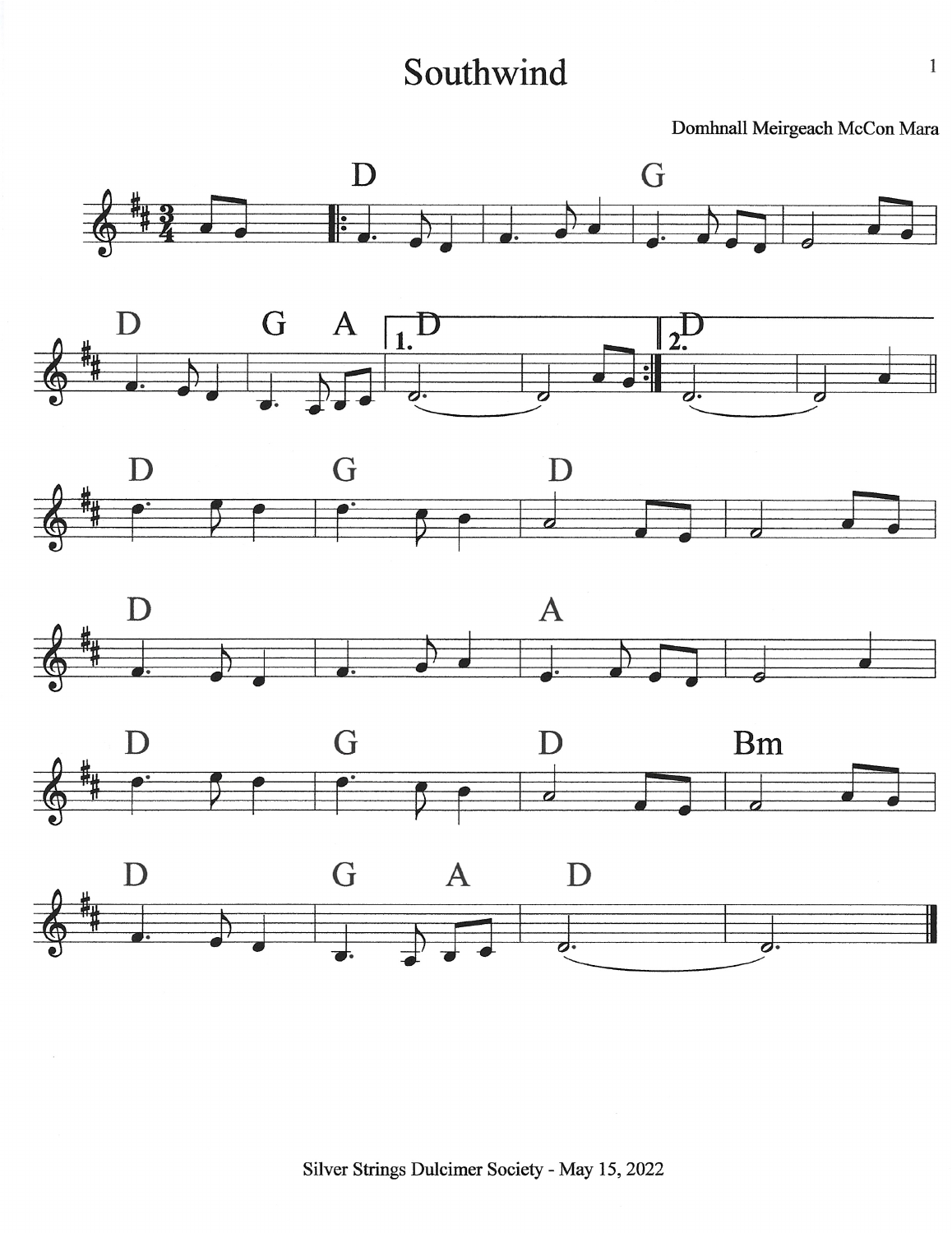## Southwind











Silver Strings Dulcimer Society Revised December 30, 2010